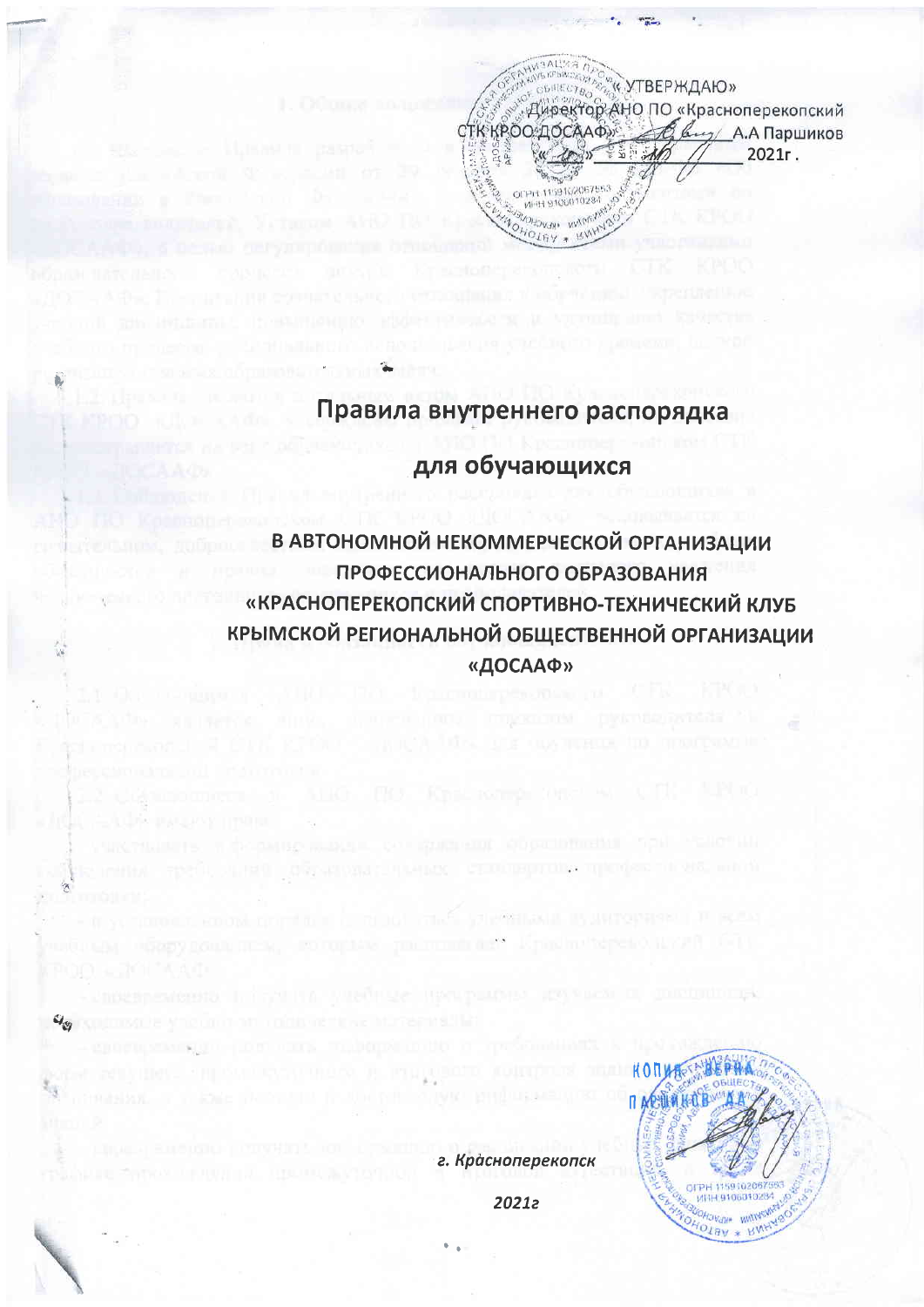1.1. Настоящие Правила разработаны в соответствии с Федеральным законом Российской Федерации от 29 декабря 2012г. № 273-ФЗ «Об образовании в Российской Федерации», нормативными документами по подготовке водителей, Уставом АНО ПО Красноперекопского СТК КРОО «ДОСААФ», с целью регулирования отношений между всеми участниками процесса внутри Красноперекопского **CTK KPOO** образовательного «ДОСААФ». Воспитания сознательного отношения к обучению, укреплению учебной дисциплины, повышению эффективности и улучшению качества учебного процесса, рационального использования учебного времени, полной реализации главных образовательных задач.

1.2. Правила являются локальным актом АНО ПО Красноперекопского СТК КРОО «ДОСААФ», утверждены приказом руководителя, их действие распространяется на всех обучающихся в АНО ПО Красноперекопском СТК КРОО «ДОСААФ».

1.3. Соблюдение Правил внутреннего распорядка для обучающихся в АНО ПО Красноперекопском СТК КРОО «ДОСААФ» основывается на сознательном, добросовестном выполнении обучающимися своих учебных обязанностей и правил поведения, на основе уважения взаимного человеческого достоинства обучающихся и преподавателей.

### 2. Права и обязанности обучающихся

Красноперекопского **CTK KPOO** 2.1. Обучающимся **AHO**  $\overline{110}$ зачисленное приказом «ДОСААФ» является руководителя лицо, «ДОСААФ» для обучения по программе Красноперекопский СТК КРОО профессиональной подготовки.

Красноперекопском **CTK KPOO** 2.2. Обучающиеся  $\overline{B}$ **AHO**  $\Pi$ O «ДОСААФ» имеют право:

- участвовать в формировании содержания образования при условии соблюдения требований образовательных стандартов профессиональной подготовки;

- в установленном порядке пользоваться учебными аудиториями и всем учебным оборудованием, которым располагает Красноперекопский СТК КРОО «ДОСААФ»;

- своевременно получать учебные программы изучаемых дисциплин, • необходимые учебно-методические материалы;

- своевременно получать информацию о требованиях к прохождению форм текущего, промежуточного и итогового контроля знаний, критериях форм текущего, проводуто пото и постора.<br>Оценивания, а также полную и достоверную информацию об оценке своих знаний;

- своевременно получать информацию о расписании учебных занятиновые да графике прохождения промежуточной и итоговой аттестации, а также

HOIBY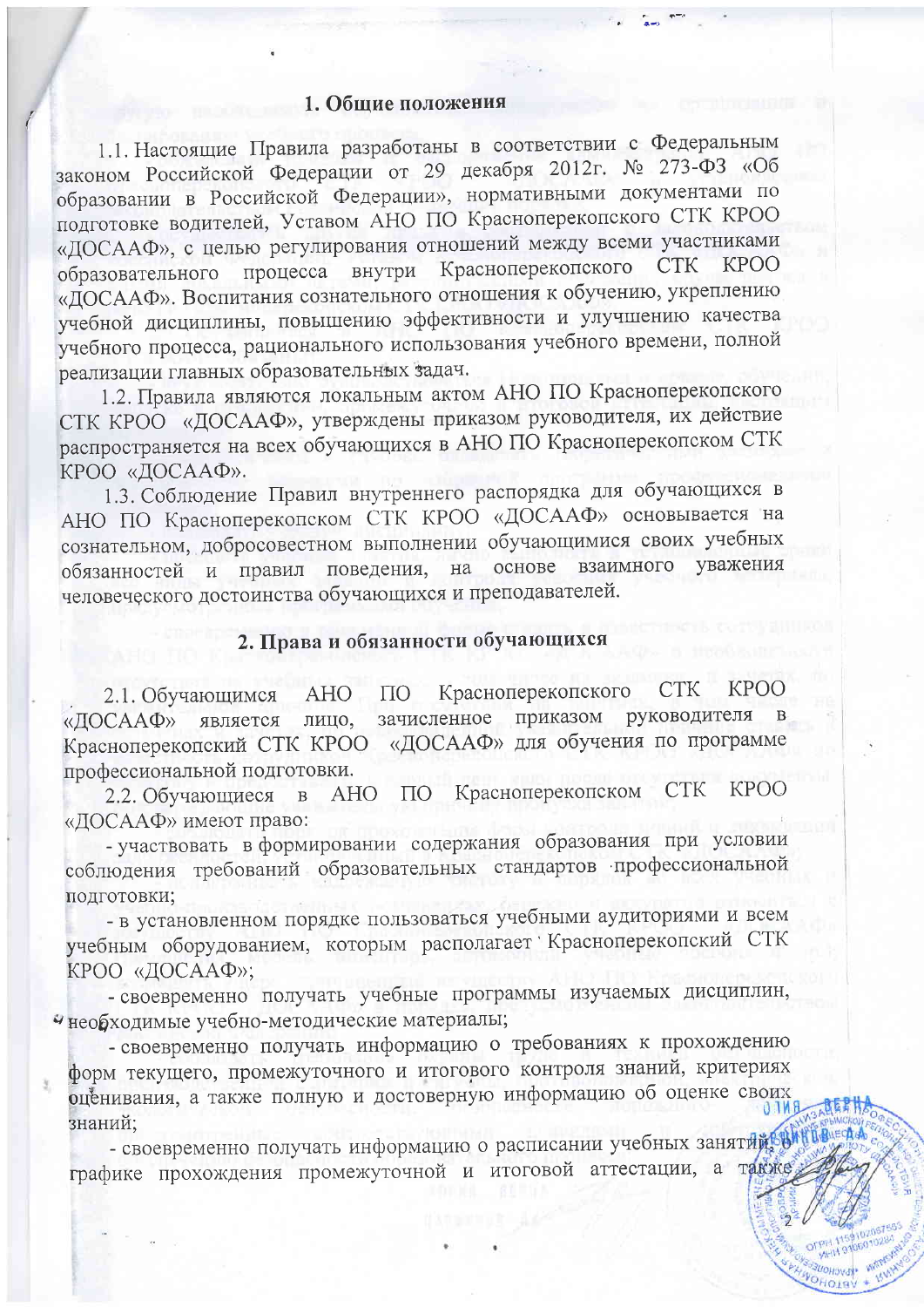другую необходимую обучающимся информацию по организации  $\overline{M}$ планированию учебного процесса;

- обжаловать приказы и распоряжения администрации АНО ПО установленном «ДОСААФ» в **Красноперекопского** СТК **KPOO** законодательством Российской Федерации порядке;

- осуществлять другие права в соответствии с законодательством Российской Федерации, Уставом Красноперекопского СТК «ДОСААФ» и иными локальными актами, регулирующими положение обучающегося в АНО ПО Красноперекопском СТК КРОО «ДОСААФ».

2.3. Обучающиеся в АНО ПО Красноперекопском CTK **KPOO** «ДОСААФ» обязаны:

- неукоснительно руководствоваться Положениями о приеме, обучении, выпуске и отчислении, промежуточной и итоговой аттестации, настоящим Положением;

- систематически и глубоко овладевать теоретическими знаниями и практическими навыками по избранной программе профессиональной подготовки;

- соблюдать учебную дисциплину;

- посещать учебные занятия, лично выполнять в установленные сроки все виды учебных заданий и контроля усвоения учебного материала, предусмотренные программами обучения;

- своевременно в письменной форме ставить в известность сотрудников АНО ПО Красноперекопского СТК КРОО «ДОСААФ» о необходимости отсутствия на учебных занятиях, в том числе на экзаменах и зачетах, по уважительной причине. При отсутствии на занятиях, в том числе на экзаменах и зачетах, по непредвиденной уважительной причине ставить в известность сотрудников Красноперекопского СТК КРОО «ДОСААФ» по телефону и предоставлять в первый день явки после отсутствия документы, подтверждающие уважительную причину пропуска занятий;

- соблюдать порядок прохождения форм контроля знаний и ликвидации задолженностей, установленный в Красноперекопском СТК «ДОСААФ»;

- поддерживать надлежащую чистоту и порядок во всех учебных и учебно-производственных помещениях, бережно и аккуратно относиться к имуществу АНО ПО Красноперекопского СТК КРОО «ДОСААФ» (помещения, мебель, инвентарь, автомобили, учебные пособия и др.); возмещать ущерб, причиненный имуществу АНО ПО Красноперекопского СТК КРОО «ДОСААФ» в порядке, предусмотренном законодательством и Российской Федерации;

требования охраны труда и техники безопасности, - соблюдать производственной санитарии и гигиены, противопожарной, электрической, движения. безопасности дорожного безопасности, экологической инструкциями, соответствующими правилами  $\overline{\mathbf{M}}$ предусмотренные обеспечению безопасности образовательного процесса;

> KONNA **BEPHA**

> > OJSW \*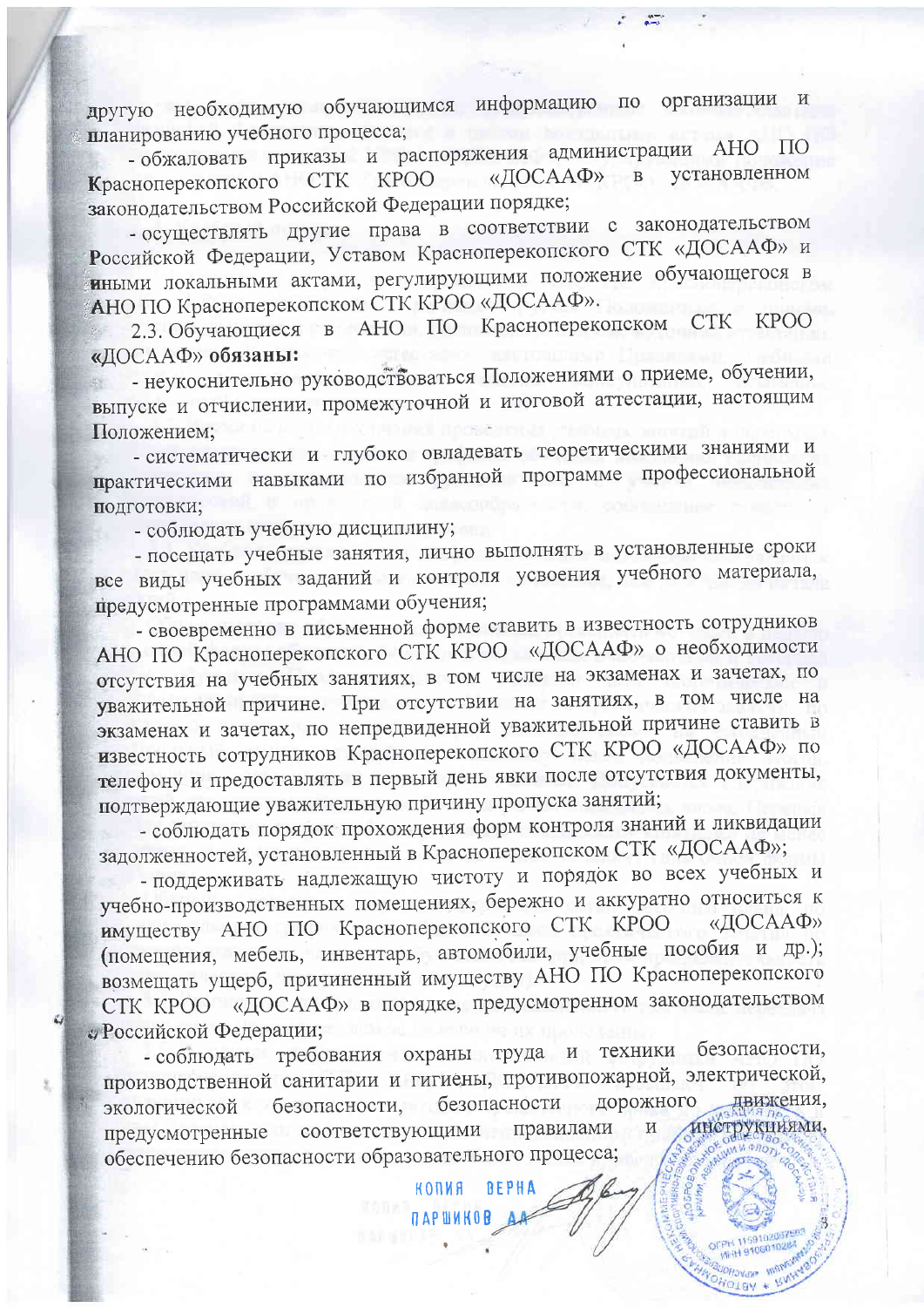- выполнять иные обязанности, предусмотренные законодательством Российской Федерации, Уставом и иными локальными актами АНО ПО Красноперекопского СТК КРОО «ДОСААФ», регулирующими положение обучающегося в АНО ПО Красноперекопском СТК КРОО «ДОСААФ».

#### 3. Учебный порядок

3.1. Организация учебного процесса в АНО ПО Красноперекопском КРОО «ДОСААФ» регламентируется Положением о приеме, **CTK** обучении, выпуске и отчислении, Положением о промежуточной аттестации, Положением об итоговой аттестации, настоящими Правилами, учебными расписанием учебных занятий, консультаций, экзаменов, шланами, графиками обучения вождению.

3.2. Время начала и окончания проведения учебных занятий и перерывов тетанавливается в расписании и графиках обучения вождению. Расписание составляется и утверждается руководителем с учетом обеспечения педагогической и предметной целесообразности, соблюдение санитарнопигиенических норм и экономии времени.

3.3. Учебное расписание и графики обучения вождению составляются на весь период обучения и вывешиваются не позднее, чем за 3 дня до начала занятий.

Общая нагрузка обучающихся не должна превышать 40 часов в неделю пля очной формы обучения, 24 часов в неделю для очно-заочной и вечерней форм обучения. Продолжительность учебного часа теоретических и пабораторно-практических занятий - 45 минут, а практических занятий по вождению автомобиля - 60 минут, включая время на ежедневный контрольный осмотр автомобиля, постановку задач, подведение итогов, оформление документации и смену обучаемых. Допускается спаривание занятий продолжительностью не более двух академических часов. Перерыв между занятиями не менее 5 минут, между спаренными занятиями не менее 10 минут, перерыв для приема пищи не менее 40 минут (для очной формы обучения).

Обучение вождению осуществляется вне сетки учебного плана, по индивидуальным графикам, не более 2 часов практического занятия по обучению вождению на одного обучающегося (при этом продолжительность астрономического часа равняется 60 минутам).

3.4. Расписание консультаций, зачетов, экзаменов (в том числе пересдач) вывешивается не позднее, чем за неделю до их проведения.

3.5. В случае переноса или замены занятий сотрудники АНО ПО Красноперекопского CTK KPOO «ДОСААФ» извешают об ЭТОМ обучающихся, как правило, не позднее трехдневного срока до занятий, а в случае переноса или замены занятий по непредвиденной причине (например, болезнь преподавателя, поломка автомобиля) в день дроведения занятий.

КОПИЯ ВЕРНА ПАРШИНОВ АА

 $\overline{4}$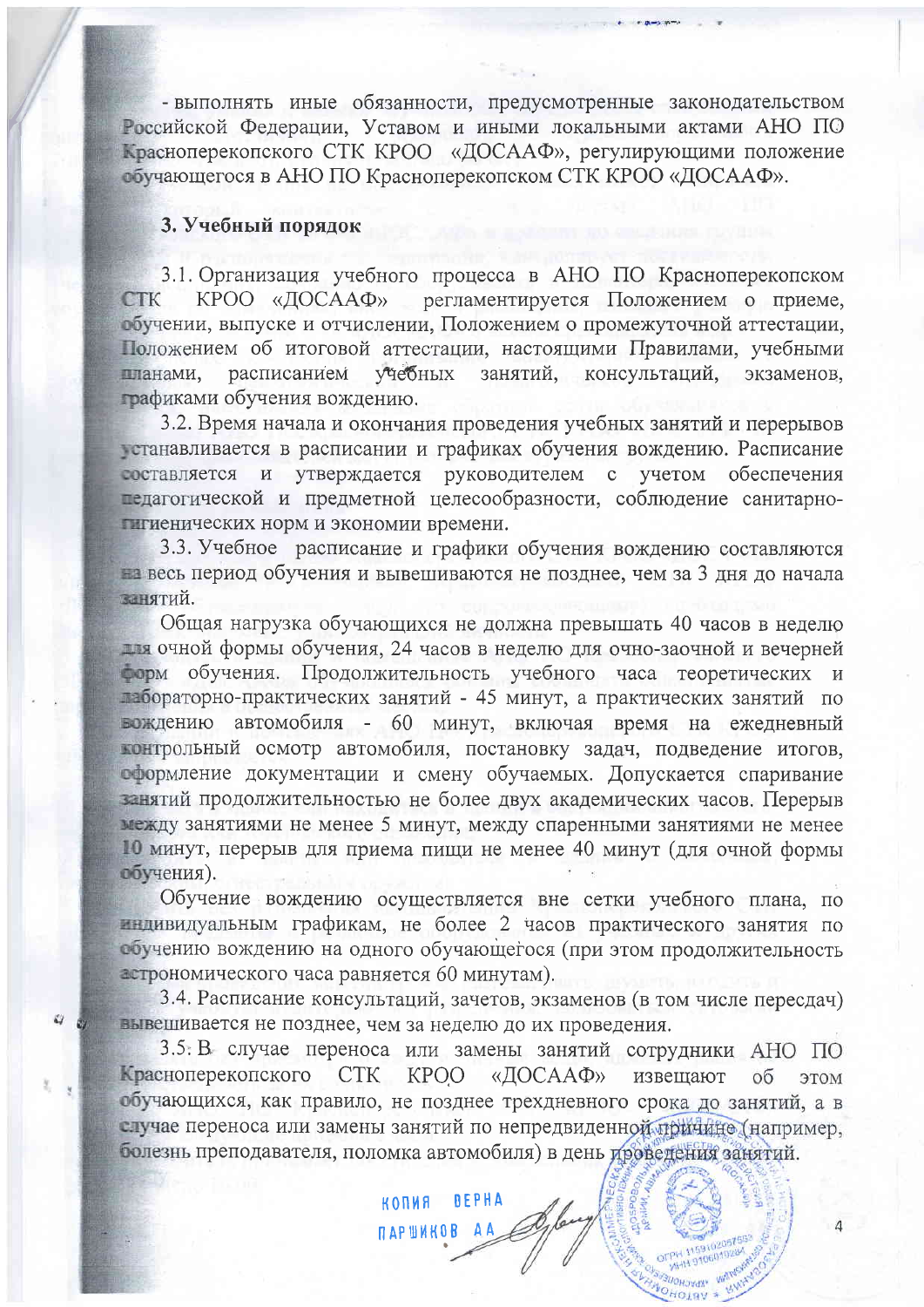3.6. Знания, умения и навыки обучающихся определяются следующими 3(удовлетворительно),  $4(xopow.$ ), 5(отлично), оценками: 2(неудовлетворительно), 1 (плохо), зачтено (зачет).

3.7. В учебной группе на общественных началах может избираться учебной частью **AHO**  $\overline{10}$ который контактирует  $\mathbf{C}$ староста. Красноперекопского СТК КРОО «ДОСААФ» и доводит до сведения группы все указания и распоряжения администрации, контролирует посещаемость, учебную дисциплину, сохранность оборудования и инвентаря, извещает обучающихся об изменениях, вносимых в расписание, извещает учебную часть Красноперекопского СТК «ДОСААФ» о неявке преподавателя и др.

3.8. В целях улучшения организации внеаудиторной работы с психологической \* и поддержки педагогической обучающимися, обучающихся, налаживания механизма обратной связи обучающихся с учебной частью АНО ПО Красноперекопского СТК КРОО «ДОСААФ» из числа штатных преподавателей могут назначаться кураторы групп.

#### 4. Порядок в помещениях

4.1. При проходе в здания Красноперекопского СТК КРОО «ДОСААФ» и/или нахождении в помещении Красноперекопского СТК КРОО «ДОСААФ» обучающемуся (лицу, его сопровождающему) необходимо иметь при себе документ, удостоверяющий личность.

4.2. Находясь в здании и помещениях АНО ПО Красноперекопского СТК КРОО «ДОСААФ» обучающиеся обязаны соблюдать общепринятые нормы поведения в общественных местах.

4.3. В здании и помещениях АНО ПО Красноперекопского СТК КРОО «ДОСААФ» запрещается:

- курить;

- проходить в здание или находиться в здании в состоянии алкогольного, наркотического или токсического опьянения;

- проходить в здание или находиться в здании с холодным, гравматическим, огнестрельным оружием;

- выносить без разрешения администрации Красноперекопского СТК ДОСААФ» предметы и различное оборудование из учебных и других помещений;

- во время проведения занятий громко разговаривать, шуметь, входить и слыходить в учебную аудиторию без разрешения, пользоваться сотовыми телефонами;

- оставлять без присмотра одежду и личные вещи; администрация не тесет ответственность за их сохранность.

CTK KPOO «ДОСААФ» <sup>3</sup> 4.4. В АНО ПО Красноперекопском становлены следующие приемные часы:

- руководитель принимает посетителей в понедельник с 10.00 до 12.00 в реду с 14.00 до 16.00; MA BERH

 $A A5$ 

 $-1K0B$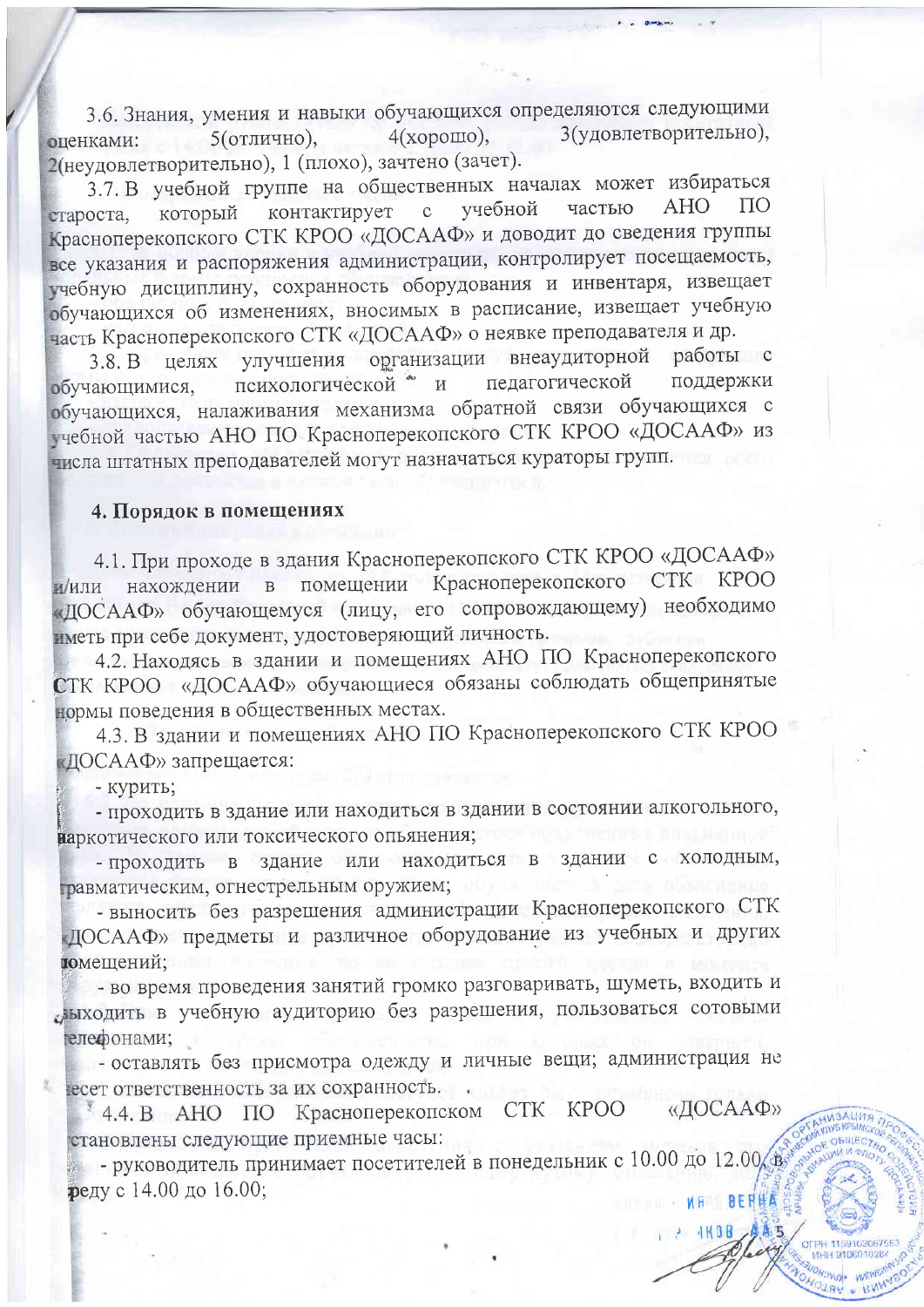- заместитель руководителя по учебной работе принимает посетителей во вторник с 14.00 до 16.00, в четверг с 10.00 до 12.00.

### 5. Поощрения за успехи в учебе

5.1. За особые успехи в учебной деятельности применяются следующие моральные формы поощрения обучающихся:

- объявление благодарности;

- награждение почетной грамотой.

5.2. При наличии финансирования могут применяться следующие формы материального поощрения: \* \*

- награждение ценным подарком;

- предоставление скидок при оплате за обучение.

5.3. Поощрение объявляется в приказе, доводится до сведения всего коллектива и заносится в личное дело обучающегося.

# 6. Дисциплинарные взыскания

5.1 Дисциплинарные Взыскания на основании приказа Министерства образования и науки Российской Федерации от 15.03.2013г №185, За невыполнение небного плана в установленные сроки по неуважительным причинам, грубое или эстематическое нарушение обязанностей к обучающим могут применяться следующие исциплинарные взыскания: - выговор;

- замечание;

- отчисление из числа обучающихся.

Е сциплинарные взыскания к лицам ОВЗ не применяются.

6.2. До применения дисциплинарного взыскания руководитель или его заместитель должны затребовать от обучающегося объяснение в письменной рорме. В случае отказа обучающимся дать указанное объяснение юставляется соответствующий акт. Отказ обучающегося дать объяснение те является препятствием для применения дисциплинарного взыскания. Писциплинарное взыскание применяется администрацией непосредственно а обнаружением поступка, но не позднее одного месяца с момента бнаружения поступка.

 $6.3.$  При наложении взыскания ДОЛЖНЫ учитываться тяжесть бвершенного поступка, обстоятельства, при которых он совершен, редшествующее поведение обучающегося.

• 6.4. За каждый совершенный поступок может быть применено только дно взыскание.

6.5. Приказ о применении взыскания с указанием мотивов ero рименения объявляется обучающемуся, подвергнутому взысканию, под оспись.  $M = K$ **BEPHA.** 

P MHOR